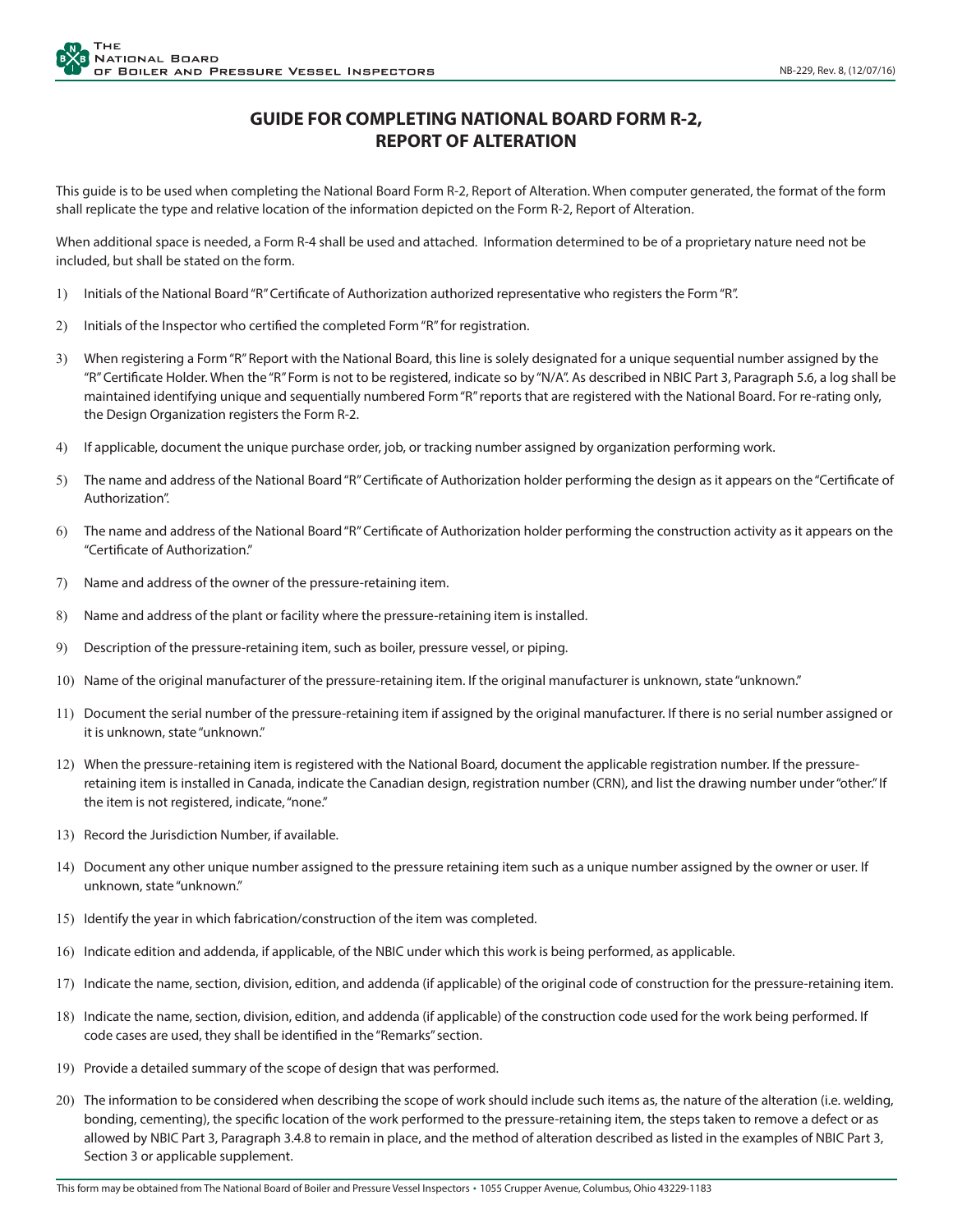- 21) Indicate the type of Pressure test performed (Liquid, Pneumatic, Vacuum)
- 22) Indicate test pressure applied.
- 23) Indicate the maximum allowable working pressure of the part. (As altered)
- 24) As applicable, identify which parts manufactured by welding or bonding were introduced as needed to complete the scope of work. Indicate part, item number, manufacturer's name, stamped identification, and data report type or Certificate of Compliance.
- 25) Indicate any additional information pertaining to the work involved (e.g., routine repairs, code cases, interpretations used).
- 26) Type or print name of the National Board "R" Certificate of Authorization authorized representative responsible for design certification.
- 27) Indicate National Board "R" Certificate or Authorization number.
- 28) Indicate month, day, and year the National Board "R" Certificate of Authorization expires.
- 29) Indicate the date the alteration was certified.
- 30) Record the name of National Board "R" Certificate of Authorization holder who performed the described work, using full name as shown on the "Certificate of Authorization" or an abbreviation acceptable to the National Board.
- 31) Signature of National Board "R" Certificate of Authorization authorized representative.
- 32) Type or print the name of Inspector certifying the design review.
- 33) Indicate the Inspector's Jurisdiction.
- 34) Indicate the Inspector's employer; also indicate the address of the Inspector's employer (city and state or province).
- 35) Indicate the month, day and year of the design certification by the Inspector.
- 36) Signature of the Inspector certifying the design review.
- 37) Inspectors National Board commission number and endorsement that qualifies the Inspector to sign this report, and when required by the Jurisdiction, the applicable State or Provincial numbers.
- 38) Type or print name of the National Board "R" Certificate of Authorization authorized representative responsible for any construction.
- 39) Indicate the National Board "R" Certificate or Authorization number.
- 40) Indicate month, day, and year the National Board "R" Certificate of Authorization expires.
- 41) Indicate the date the alteration was certified.
- 42) Record the name of National Board "R" Certificate of Authorization holder who performed the described work, using full name as shown on the Certificate of Authorization or an abbreviation acceptable to the National Board.
- 43) Signature of National Board "R" Certificate of Authorization authorized representative
- 44) Type or print the name of Inspector certifying the construction inspection.
- 45) Indicate the Inspector's Jurisdiction.
- 46) Indicate the Inspector's employer; also indicate the address of the Inspector's employer (city and state or province).
- 47) Indicate the month, day and year of the inspection by the Inspector.
- 48) Indicate the month, day and year the completed Form "R" was signed by the Inspector.
- 49) Signature of the Inspector certifying the construction inspection.
- 50) Inspectors National Board commission number and endorsement that qualifies the Inspector to sign this report, and when required by the Jurisdiction, the applicable State or Provincial numbers.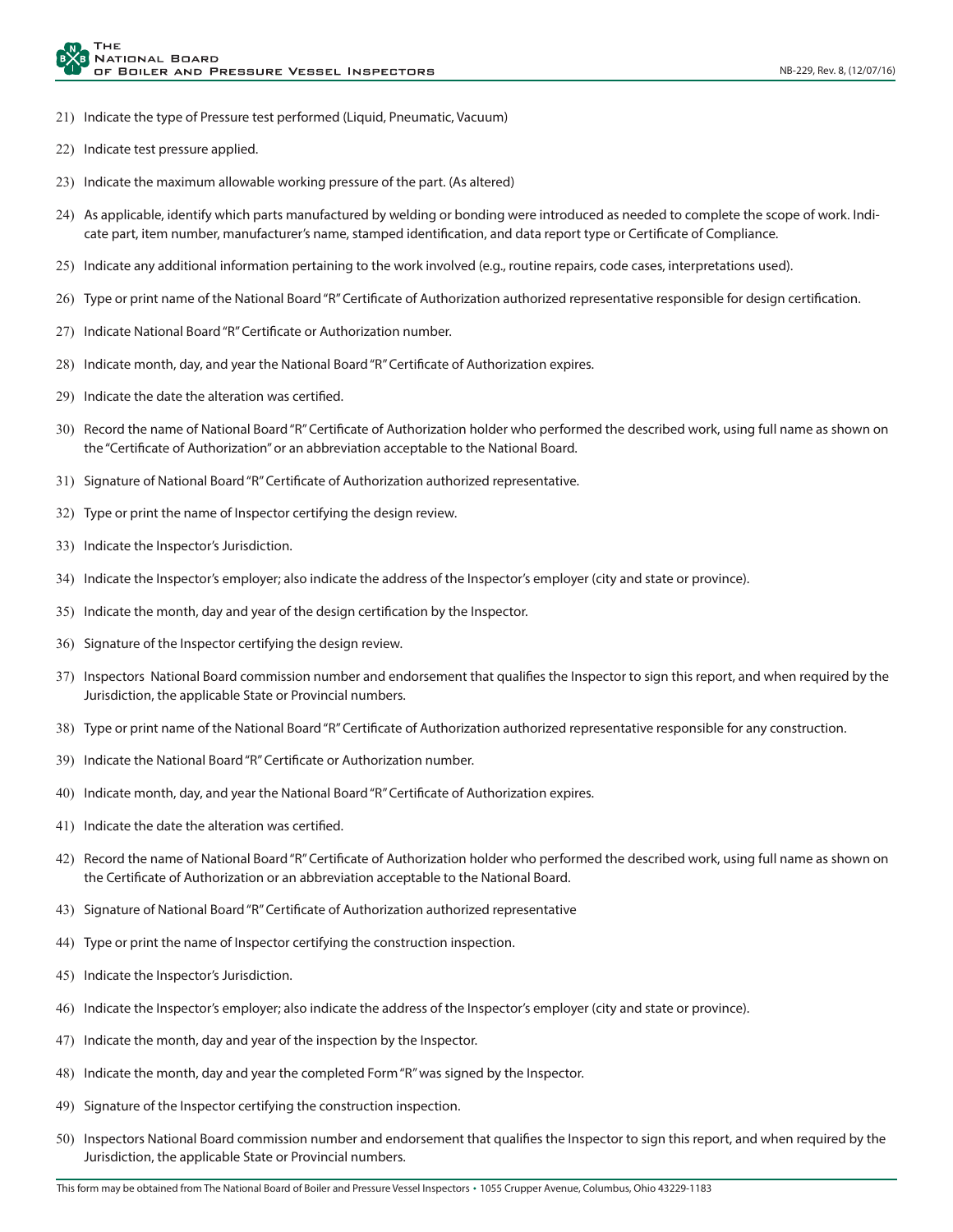

|     |                                                                                                      |                                                                                                             |                    |                     | (1)                          |              |  |  |  |
|-----|------------------------------------------------------------------------------------------------------|-------------------------------------------------------------------------------------------------------------|--------------------|---------------------|------------------------------|--------------|--|--|--|
|     |                                                                                                      | <b>FORM R-2 REPORT OF ALTERATION</b><br>in accordance with provisions of the National Board Inspection Code |                    |                     |                              |              |  |  |  |
|     |                                                                                                      |                                                                                                             |                    |                     |                              |              |  |  |  |
|     |                                                                                                      |                                                                                                             |                    |                     | (2)<br>(Inspectors initials) |              |  |  |  |
|     |                                                                                                      |                                                                                                             |                    |                     | (3)                          |              |  |  |  |
|     |                                                                                                      |                                                                                                             |                    |                     | (Form "R" Registration no.)  |              |  |  |  |
|     | $5^{\circ}$                                                                                          |                                                                                                             |                    |                     |                              |              |  |  |  |
| 1a. | <b>DESIGN PERFORMED BY:</b><br>(name of "R" organization responsible for design)                     |                                                                                                             |                    |                     | (P.O. no., job no., etc.)    |              |  |  |  |
|     |                                                                                                      |                                                                                                             |                    |                     |                              |              |  |  |  |
|     | (address)                                                                                            |                                                                                                             |                    |                     |                              |              |  |  |  |
|     | 6                                                                                                    |                                                                                                             |                    |                     |                              |              |  |  |  |
| 1b. | <b>CONSTRUCTION PERFORMED BY:</b>                                                                    | (name of "R" organization responsible for construction)                                                     |                    |                     |                              |              |  |  |  |
|     |                                                                                                      |                                                                                                             |                    |                     |                              |              |  |  |  |
|     | (address)                                                                                            |                                                                                                             |                    |                     |                              |              |  |  |  |
| 2.  | $\mathbf{a}^{\prime}$<br>OWNER OF PRESSURE RETAINING ITEM:                                           |                                                                                                             |                    |                     |                              |              |  |  |  |
|     | (name)                                                                                               |                                                                                                             |                    |                     |                              |              |  |  |  |
|     |                                                                                                      |                                                                                                             |                    |                     |                              |              |  |  |  |
|     | (address)                                                                                            |                                                                                                             |                    |                     |                              |              |  |  |  |
| 3.  | $\left(8\right)$<br><b>LOCATION OF INSTALLATION:</b>                                                 |                                                                                                             |                    |                     |                              |              |  |  |  |
|     | (name)                                                                                               |                                                                                                             |                    |                     |                              |              |  |  |  |
|     | (address)                                                                                            |                                                                                                             |                    |                     |                              |              |  |  |  |
|     | (9)                                                                                                  |                                                                                                             | (10)               |                     |                              |              |  |  |  |
|     | 4. ITEM IDENTIFICATION:                                                                              | NAME OF ORIGINAL MANUFACTURER:                                                                              |                    |                     |                              |              |  |  |  |
|     | (boiler, pressure vessel, or piping)                                                                 |                                                                                                             |                    |                     |                              |              |  |  |  |
| 5.  | <b>IDENTIFYING NOS:</b>                                                                              | (12)                                                                                                        | (13)               | (14)                |                              | (15)         |  |  |  |
|     | (mfg. serial no.)                                                                                    | (National Board no.)                                                                                        | (jurisdiction no.) |                     | (other)                      | (year built) |  |  |  |
| 6.  | 16<br>NBIC EDITION/ADDENDA:                                                                          |                                                                                                             |                    | (11)                |                              |              |  |  |  |
|     | (edition)                                                                                            | (addenda)                                                                                                   |                    |                     |                              |              |  |  |  |
|     | (17)<br>Original Code of Construction for Item:                                                      |                                                                                                             |                    |                     |                              |              |  |  |  |
|     |                                                                                                      | (name / section / division)                                                                                 |                    |                     | (edition / addenda)          |              |  |  |  |
|     | Construction Code Used for Alteration Performed:                                                     | (18)                                                                                                        |                    |                     |                              |              |  |  |  |
|     |                                                                                                      | (name / section / division)                                                                                 |                    | (edition / addenda) |                              |              |  |  |  |
|     | 7a. DESCRIPTION OF DESIGN SCOPE:                                                                     | Form R-4, Report Supplementary Sheet is attached                                                            |                    |                     |                              |              |  |  |  |
|     | (19)                                                                                                 |                                                                                                             |                    |                     |                              |              |  |  |  |
|     |                                                                                                      |                                                                                                             |                    |                     |                              |              |  |  |  |
|     |                                                                                                      |                                                                                                             |                    |                     |                              |              |  |  |  |
|     |                                                                                                      |                                                                                                             |                    |                     |                              |              |  |  |  |
|     |                                                                                                      |                                                                                                             |                    |                     |                              |              |  |  |  |
|     |                                                                                                      |                                                                                                             |                    |                     |                              |              |  |  |  |
|     |                                                                                                      |                                                                                                             |                    |                     |                              |              |  |  |  |
|     |                                                                                                      |                                                                                                             |                    |                     |                              |              |  |  |  |
|     | 7b. DESCRIPTION OF CONSTRUCTION SCOPE: <a>[&gt; Torm R-4, Report Supplementary Sheet is attached</a> |                                                                                                             |                    |                     |                              |              |  |  |  |
|     | (20)                                                                                                 |                                                                                                             |                    |                     |                              |              |  |  |  |
|     |                                                                                                      |                                                                                                             |                    |                     |                              |              |  |  |  |
|     |                                                                                                      |                                                                                                             |                    |                     |                              |              |  |  |  |
|     |                                                                                                      |                                                                                                             |                    |                     |                              |              |  |  |  |
|     |                                                                                                      |                                                                                                             |                    |                     |                              |              |  |  |  |
|     |                                                                                                      |                                                                                                             |                    |                     |                              |              |  |  |  |
|     |                                                                                                      |                                                                                                             |                    |                     |                              |              |  |  |  |
|     | (21)                                                                                                 | (22)                                                                                                        |                    | (23)                |                              |              |  |  |  |
|     | Pressure Test, if applied                                                                            |                                                                                                             | <b>MAWP</b><br>psi |                     |                              | psi          |  |  |  |
|     |                                                                                                      |                                                                                                             |                    |                     |                              |              |  |  |  |